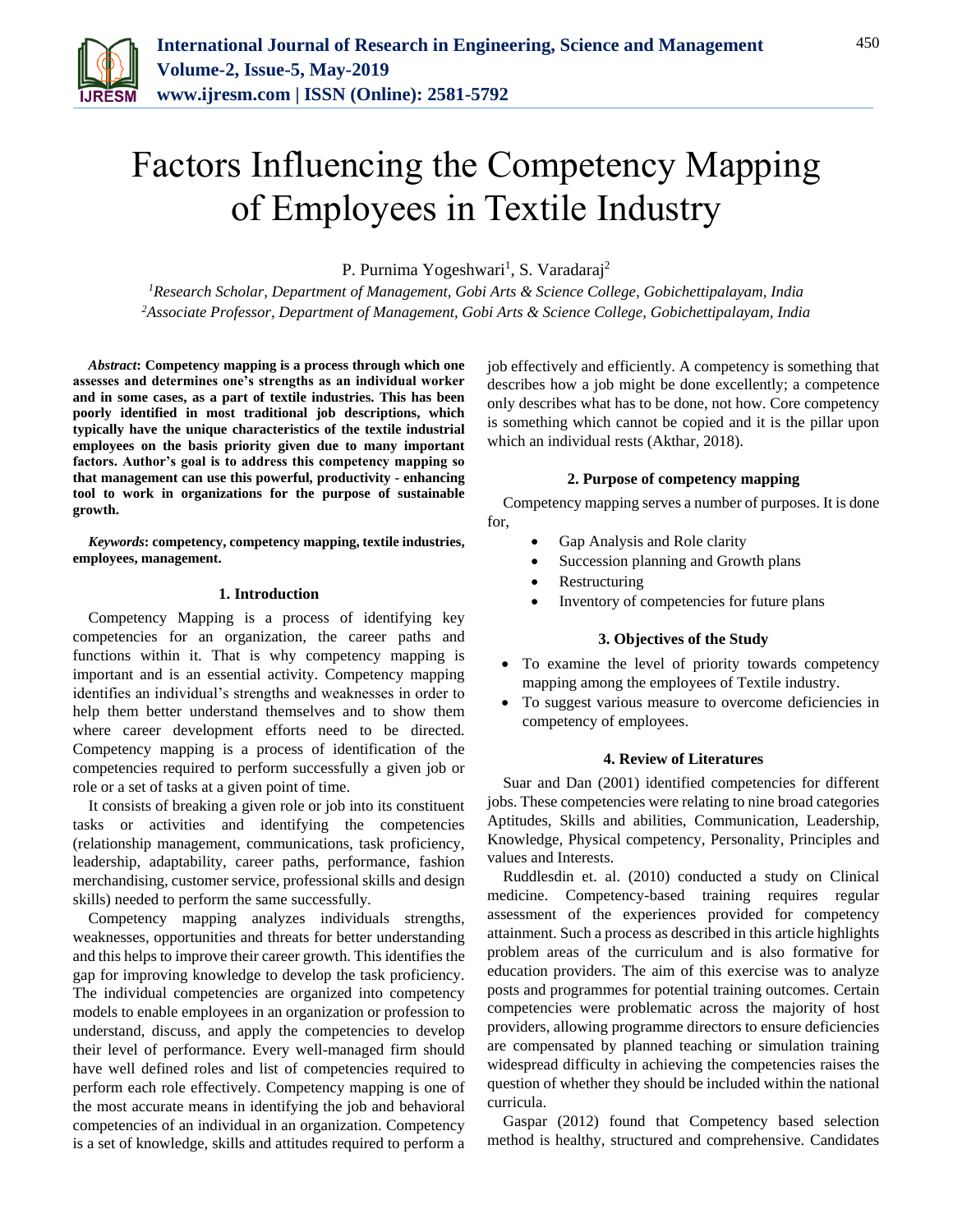

are evaluated on the competencies they need to demonstrate, when inducted into the organisation.

Suguna and Tamil selvi (2013) in their study examined the aim of competency mapping of an organization and how it influences the performance of the organization. It was found that competency mapping had an influence on the performance of the organization.

Mallika and Artee (2017) identified that competency mapping is a process of identifying key competencies for a company or institution and the jobs and functions within it. Competency is a behavior (i.e. communication, leadership) rather than a skill or ability although it sometimes includes skills and abilities.

## **5. Benefits of competency mapping**

- Establishes expectations for performance excellence and improved job satisfaction and better employee retention.
- Increase the effectiveness of training and professional development programs because of their link to success criteria.
- Provides a common understanding of scope and requirements of a specific role.
- Help companies raise the bar of performance expectations and Help teams and individuals align their behaviour with key organisation strategies.
- Provide a common, organisation wide standard for career level that enables employees to move across business boundaries.

#### **6. Research Methodology**

Among the districts of Tamilnadu the study has been conducted in the Tirupur district. Field survey has been conducted in the Tirupur district which comprises five different textile mills. i.e, Neon Knit Wear, ESS ELL Traders, Primac Knit Wear, SLR Industries and EMM ARR INC. The research design used in the study is descriptive in nature. The objective of the study has been accomplished with the help of primary data collected from 150 respondents. This district has been selected mainly due to the availability of many textile mills. The tool used for analysis is Garrett's Ranking Technique.

#### **7. Analysis and Interpretation**

The factors selected for the rank analysis are relationship management, communications, task proficiency, leadership, adaptability, career paths, performance, fashion merchandising, customer service, professional skills and design skills.

following formula,

$$
Percent position = \frac{100(R_{ij} - 0.5)}{N_j}
$$

Where,

 $R_{ii}$ : Rank given for the i<sup>th</sup> factor by the j<sup>th</sup> sample respondents.

 $N_j$ : Number of factors ranked by the  $j<sup>th</sup>$  sample respondents.

By referring the Garrett's table, the percent position estimated is converted into scores. The scores of each respondent are added and then mean value is calculated. The factors having highest mean value is considered to be the most important. The same procedure is to be followed for the other factors. Hence the scale values for the eleven factors are as followed.

It is clear from the Table 2 that the respondents of textile mills assigned the maximum score (66.652) to the factor Task Proficiency. The Communication (60.150) is selected as the second most important factor. The third rank is given to the factor Fashion merchandising (53.809). The fourth rank is given to the factor Leadership (51.718). The fifth rank is given to the Professional skills (49.462). The sixth rank is given to the factor Relationship Management (47.272). The seventh rank is given to the factor Customer Service (46.297). The eighth rank is given to the factor Career paths (45.931). The ninth rank is given to the factor Adaptability (45.785). The tenth rank is given to the factor Design skills (44.549). The eleventh rank is given to the factor Performance (38.340).

#### **8. Suggestions**

In textile industries, competency mapping must be frequently done in order to test the competency level of employees. The employees are highly competent in task proficiency, communication and fashion merchandising. Since many of the employees are performing different jobs to what they were doing at the time of their joining they need training to perform the new work allotted to them. There is an acute need of a structured knowledge management system in order to preserve and maintain the knowledge status in the company. Different sources of competency techniques must be encouraged among the employees.

There is need for the support from the top management since it is considered a major hurdle in effective competency mapping system and the employees must also be made aware of importance of competency mapping techniques. Motivation should be given to the employees so that they take interest in knowledge enhancement and management.

#### *A. Garrett's Ranking Method*

Garrett's ranking method is used to rank the factor with the

| Scale values of the different level of factors |        |       |        |                 |        |       |        |        |         |        |       |  |
|------------------------------------------------|--------|-------|--------|-----------------|--------|-------|--------|--------|---------|--------|-------|--|
| Rii                                            |        |       | Ш      | TV <sub>7</sub> |        | VI    | VІI    | VIII   | IX      |        | л     |  |
| <b>Percent Position</b>                        | 4.55   | 13.64 | 22.73  | 31.82           | 40.91  | 50.00 | 59.09  | 68.18  | - 77.07 | 86.36  | 95.45 |  |
| Scale value                                    | 82.685 | 1.535 | 64.737 | 59.331          | 54.545 | 50    | 45.459 | 40.633 | 35.262  | 28.465 | 7.314 |  |

Table 1